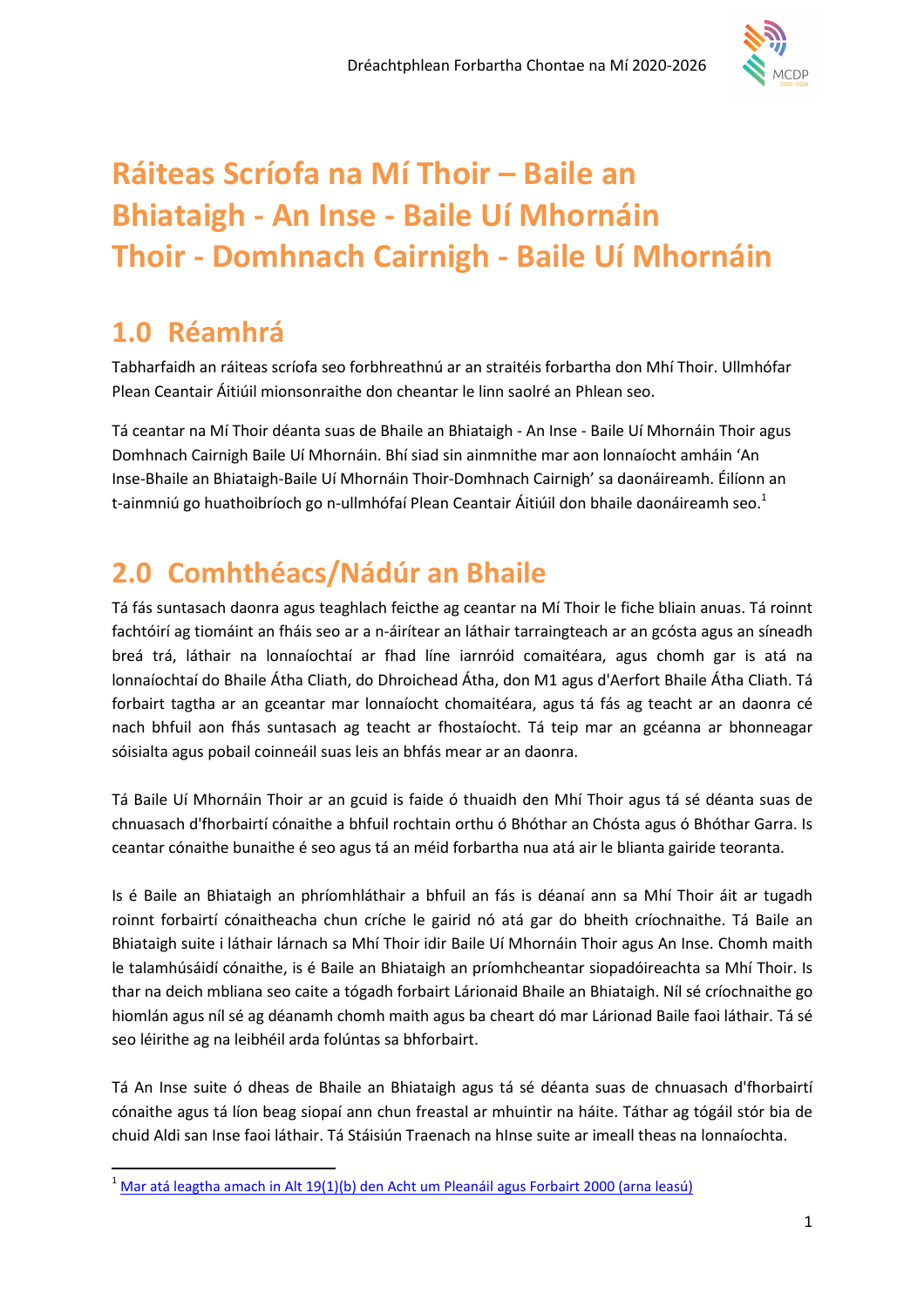

Is sráidbhaile é Domhnach Cairnigh - Baile Uí Mhornáin a bhfuil raon teoranta seirbhísí ann agus tá sé suite idir Baile an Bhiataigh - An Inse - Baile Uí Mhornáin Thoir agus Droichead Átha. Tá nádúr cónaitheach ag an gceantar.

| Áit san Ordlathas Ionnaíochta      | Baile Féinchothaithe                                            |                                                              |
|------------------------------------|-----------------------------------------------------------------|--------------------------------------------------------------|
| Daonra                             | 11,872 in 2016                                                  | Athrú céatadáin 2011-2016 +8.6%                              |
|                                    | 10,889 in 2011                                                  |                                                              |
|                                    |                                                                 |                                                              |
| Réamh-mheastachán<br><b>Daonra</b> | 13,372                                                          |                                                              |
| 2026                               |                                                                 |                                                              |
| Leithdháileadh Teaghlaigh faoin    | 746                                                             |                                                              |
| gCroístraitéis 2020-2026           |                                                                 |                                                              |
|                                    |                                                                 |                                                              |
| Aonaid a ghealltar nár tógadh fós  | 518                                                             |                                                              |
| Dlús molta forbairtí amach anseo   | 25-35 aonad/ha                                                  |                                                              |
| <b>Oibrithe Cónaithe</b>           | 4,712                                                           |                                                              |
| <b>Iomlán Post</b>                 | 772                                                             |                                                              |
| Post:Cóimheas Lucht Saothair       | 0.16                                                            |                                                              |
| Áiseanna Oideachais                | 13 Áis Réamhscoile, 2 Bhunscoil, Scoil Iar-bhunscoile amháin    |                                                              |
| Saoráidí Pobail                    | Club Leadóige, Conair, Páirceanna Sacair (East Meath Utd        |                                                              |
|                                    | & Laytown Utd), Halla Paróiste Pobail, Cur agus Caitheamh,      |                                                              |
|                                    | Clós Súgartha, Club Gailf, Ráschúrsa, Páirceanna CLG, Comhar    |                                                              |
|                                    | Creidmheasa, Stáisiún na nGardaí na hInse, Ionad Sláinte na     |                                                              |
|                                    | hInse, Séipéal, Oifig Poist (An Inse & Baile an Bhiataigh).     |                                                              |
|                                    |                                                                 |                                                              |
| Limistéir Chaomhantais             |                                                                 |                                                              |
|                                    | Limistéar Caomhantais Ailtireachta na hInse. Níl aon Limistéar  |                                                              |
| Ailtireachta                       | Caomhantais Ailtireachta i mBaile an Bhiataigh ná i mBaile Uí   |                                                              |
|                                    | Mhornáin Thoir.                                                 |                                                              |
|                                    |                                                                 |                                                              |
| Déanmhais Chosanta                 | Tá deich gcinn fhichead de struchtúir chosanta uimhrithe        |                                                              |
|                                    | i gceantar na Mí Thoir.                                         |                                                              |
| Seirbhísí -Seirbhísí               |                                                                 | Tá an soláthar uisce do Bhaile Uí Mhornáin Thoir, Baile an   |
| & Acmhainní Uisce                  | Bhiataigh agus An Inse ag acmhainn teoranta faoi láthair agus   |                                                              |
| agus Fuíolluisce                   |                                                                 | déanann scéim uisce na Mí Thoir/Ionad Cóireála Uisce Staleen |
|                                    |                                                                 | seirbhísiú air. Tá WWTP Dhroichead Átha ag seirbhísiú an     |
|                                    |                                                                 | cheantair agus tá teorainn lena acmhainn oibre faoi láthair. |
|                                    |                                                                 |                                                              |
| Measúnú Straitéiseach              | Measúnú Straitéiseach ar Bhaol Tuile de dhíth.                  |                                                              |
| <b>Baol Tuile</b>                  | Aithníodh Crios Bhaol Tuile A & B sa bhaile agus limistéir faoi |                                                              |
|                                    | réir bhaol tuilte ó Abhainn an Mhóinéir Leathain.               |                                                              |
|                                    |                                                                 |                                                              |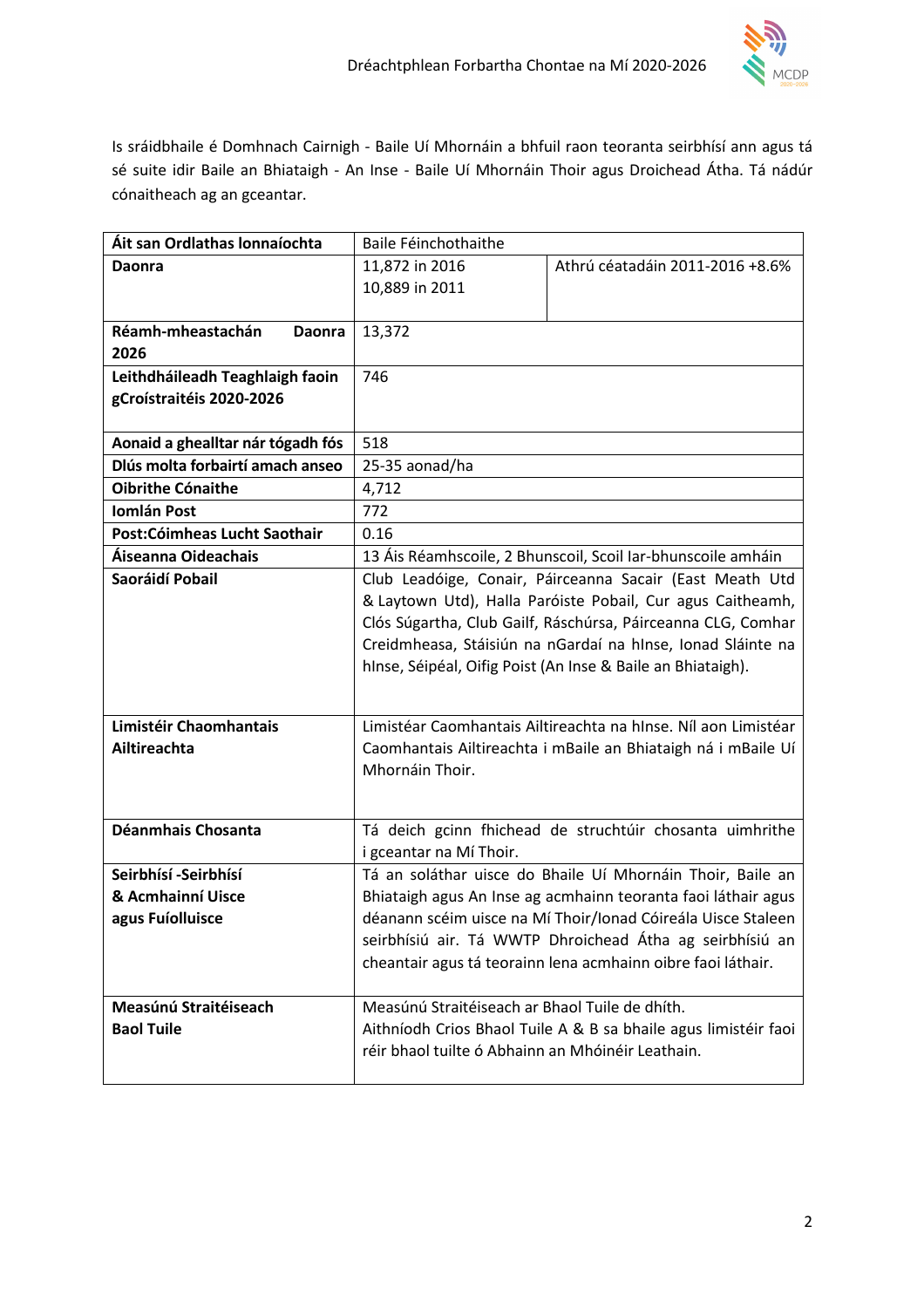

| Láithreáin Natura 2000 | Tá roinnt láithreán Natura 2000 laistigh de theorainn an phlean. |
|------------------------|------------------------------------------------------------------|
|                        | Limistéir faoi Chosaint Speisialta - SPA Inbhear na Bóinne       |
|                        | (004080) suite ó thuaidh agus taobh thoir de Bhaile Uí           |
|                        | Mhornáin Thoir. Inbhear Abhainn na hAiní agus Cladach SPA        |
|                        | (004158) suite taobh thiar, ó dheas agus taobh thoir den Inse.   |
|                        | Limistéir faoi Rialacháin Speisialta - Cósta agus Inbhear na     |
|                        | Bóinne SAC (001957) suite taobh thoir agus soir ó thuaidh de     |
|                        | Bhaile Uí Mhornáin Thoir agus de Bhaile an Bhiataigh. SAC        |
|                        | Abhainn na Bóinne agus na hAbhann Duibhe (002299) suite          |
|                        | taobh thiar agus siar ó thuaidh de Bhaile Uí Mhornáin Thoir.     |
|                        |                                                                  |

### 3.0 Fís

Cuireann an fhís straitéiseach taca faoin gcur chuige agus tugann sí treoir d'fhorbairt amach anseo ar Oirthear na Mí ar dhóigh inbhuanaithe ar bhealach a léiríonn nádúr agus aiseanna reatha an cheantair agus a chuireann feabhas ar an gcaighdeán maireachtála do phobal an lae inniu agus don phobal amach anseo. Féachtar leis an bhfís:

'Tacaíocht agus spreagadh a thabhairt do chomhdhlúthú lonnaíochtaí na Mí Thoir agus ceangal níos mó a éascú idir na lonnaíochtaí agus tacú freisin le soláthar ar bhonneagar agus feabhsúcháin bhreise sóisialta agus pobail don timpeallacht uirbeach, agus ag an am céanna earnáil na turasóireachta a chosaint agus a chur chun cinn agus ról agus feidhm lárionad Bhaile an Bhiataigh a bhfuil sainmhíniú as an nua air, a atreisiú'.

## 4.0 Straitéis Fhorbartha

Is í an tosaíocht atá ann don Mhí Thoir ná díriú ar fheabhsúcháin i seirbhísí, in áiseanna agus i mbonneagar a dhéanfaidh freastal ar riachtanais an daonra atá ag méadú go mear agus cabhrú le pobal níos cothroime agus níos inbhuanaithe a chruthú. Díreoidh fás cónaithe sa cheantar uile ar chomhdhlúthú agus ar fhorbairtí atá ag leanúint ar aghaidh a thabhairt chun críche chun deis a thabhairt don bhonneagar sóisialta agus pobail a bhaineann leis breith suas.

Aithnítear go bhfuil na leibhéil arda folúntas agus na foirgnimh nach bhfuil tugtha chun críche sa bhforbairt i Lárionad an Bhaile ag baint ón tírdhreach áitiúil agus ón timpeallacht uirbeach, rud atá díobhálach de shuíomh cósta na lonnaíochta. Tacóidh an Chomhairle dá bhrí sin leis an fhorbairt seo a thabhairt chun críche trína chur chun cinn mar phríomhláthair d'fhorbairt tráchtála agus miondíola sa cheantar.

Tá leibhéal ard folúntais feadh Bhóthar an Chósta chomh maith le Lár an Bhaile. Tacóidh an plean seo, mar chuid den Straitéis Bainistíochta ar Thalamh Gníomhaigh le hathnuachan a dhéanamh ar shuímh atá folamh nó nach bhfuil dóthain úsáide á bhaint astu i gcroí uirbeach an bhaile.

Mar aitheantas ar na leibhéil arda folúntas i Lár an Bhaile agus na riachtanais spáis urláir miondíola atá tuartha don cheantar mar atá leagtha amach sa Straitéis Miondíola (c.1,000-1450m² áise agus 400-500m² de spás urláir comparáide), measadh go raibh an iomarca tailte criosaithe d'úsáidí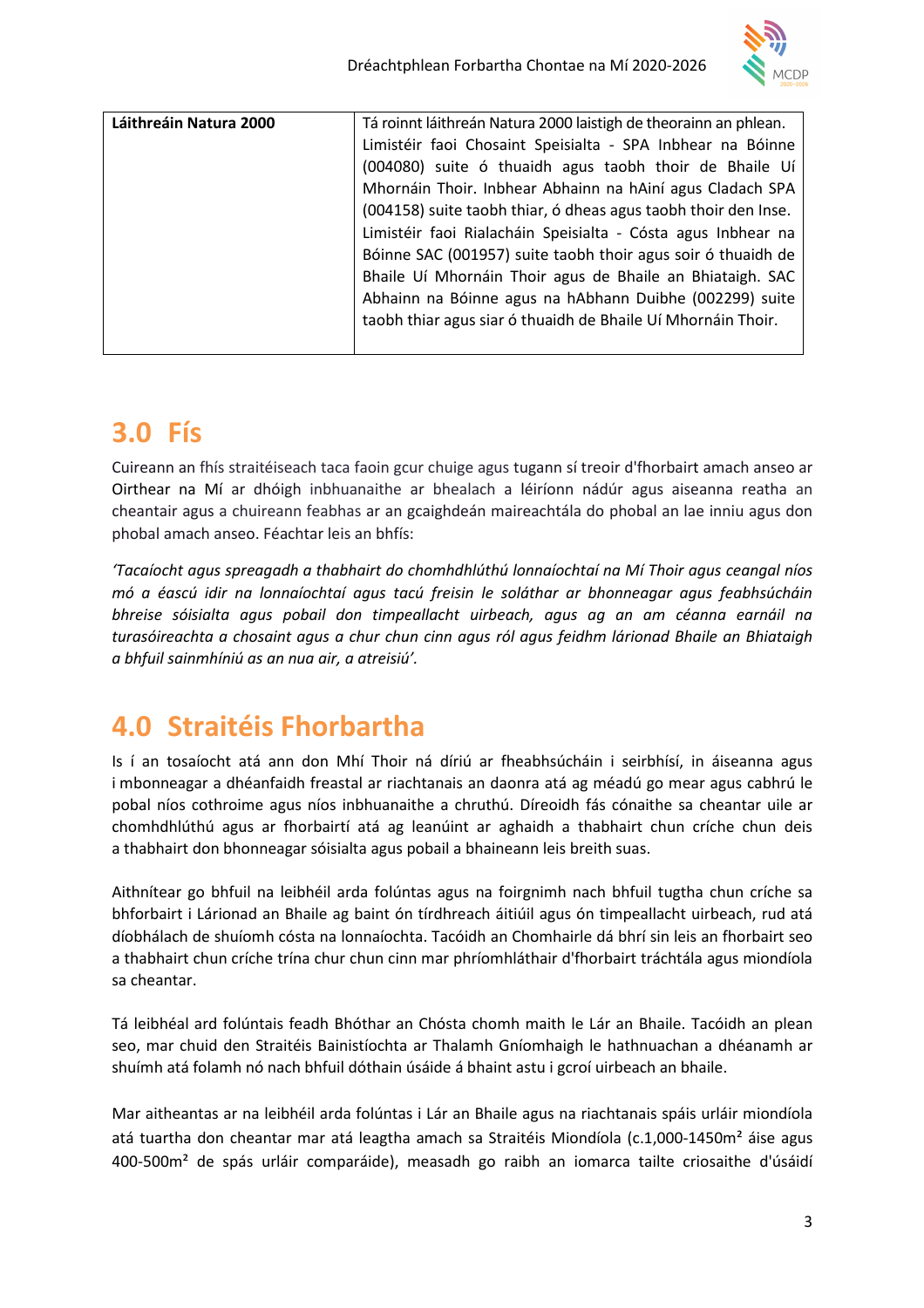

lárionaid an bhaile don cheantar. Tá athchriosú déanta ar na tailte ó dheas de Lár an Bhaile mar sin d'Úsáidí Measctha. Dhéanfadh an criosú seo éascaíocht ar úsáidí tráchtála, fostaíochta agus cónaithe a chur ar fáil ar an láthair seo, rud a chuirfeadh le Lár an Bhaile agus chinnteodh sé go mbeadh meascán oiriúnach d'úsáidí cónaithe agus tráchtála i gcroí uirbeach an bhaile.

Priomhghné den Straitéis forbartha don cheantar é feabhsúcháin a chur ar an tsráid-dhreach uirbeach agus ar an timpeallacht, rud a chruthóidh meas níos mó ar an áit agus a dhéanfaidh an ceantar níos tarraingtí d'infheistíocht. Déanfar é sin a sheachadadh trí Phlean Réimse Poiblí do Bhaile an Bhiataigh-An Inse.

Bhí an líonra bóthair atá ann ag streachailt le freastal ar na gluaiseachtaí tráchta breise a bhain leis an bhfás ar an daonra le deich mbliana anuas. Chuirfeadh tógáil an bhóthair dhromlaigh thuaidh-theas ag ceangal an R150 ag Scoil an Spioraid Naoimh le timpeallán Bhóthar Eastham feabhas suntasach ar ghluaiseachtaí feithicle agus is tosaíocht bhonneagair é sa Phlean seo.

#### 4.1 Bonneagar Sóisialta agus Feabhsúcháin Timpeallachta

Cheannaigh an Chomhairle foirgnimh le gairid ar an mbealach isteach chuig an trá mar aitheantas ar an tábhacht atá leis an trá do chónaitheoirí agus do chuairteoirí chomh maith le chéile agus forbrófar iad mar fhoirgneamh bainistíochta/seirbhíse trá. Beidh dearadh ardchaighdeáin ar an bhfoirgneamh agus cuirfidh sé le sráid-dhreach tarraingteach a chruthú ar feadh an chladaigh.

Sócmhainn thábhachtach pobail eile atá faoin gComhairle a chur ar fail ná leabharlann poiblí. Táthar ag leanúint le láthair oiriúnach a aithint i gcomhair áis leabharlainne nua-aimseartha.

Táthar ag Ullmhú Plean Réimse Poiblí do Bhaile an Bhiataigh-An Inse freisin. Is é an cuspóir atá leis an bplean seo ná feabhas a chur ar spásanna uirbeacha, níos mó tosaíochta a thabhairt do shiúl agus do rothaíocht, laghdú a chur ar cheannas an chairr, timpeallacht níos tarraingtí a chruthú chun daoine a spreagadh le teacht isteach go lár an bhaile agus níos mó ómóis a chothú don áit.

Féachann an Plean Réimse Poiblí freisin leis an bhforbairt i Lár an Bhaile a bhfuil forbairt déanta ar chuid de a chomhtháthú le lár stairiúil Bhaile an Bhiataigh. Tá roinnt aonad folmha faoi láthair i bhforbairt Lár an Bhaile agus tá Óstan Chúirt Bhaile an Bhiataigh, a bhí mar chuid den fhorbairt, dúnta ó 2011. Tá an t-easpa gníomhaíochta sa chuid seo den bhaile ag baint ón tsráid-dhreach agus ó bheogacht an chroí uirbigh. Fuair Feidhmeannacht na Seirbhíse Sláinte (HSE) ceadúnas pleanála chun ionad príomhchúraim a shocrú ar na hurláir uachtaraigh sa bhfoirgneamh atá ann, agus má cuirtear é seo i bhfeidhm cuirfidh sé méadú ar líon na gcoisithe agus na himeachta sa cheantar. Is tosaíocht é an láthair seo do lár an bhaile/i gcomhair fhorbairt tráchtála le húsáid mheasctha nó a chuirfeadh uasmhéadú ar láthair lárnach na dtailte.

Tá píosa talún ó dheas de Lár Bhaile an Bhiataigh atá aitheanta mar Spás Oscailte. Tá na tailte sin i bhfoisceacht fad siúil de chroí uirbeach an bhaile agus bheadh an acmhainn ann le haghaidh club spóirt áitiúil a shocrú suas. Thacódh an Plean seo le na tailte sin a fhorbairt mar áis spóirt mar chuid den straitéis le feabhas a chur ar áiseanna sa cheantar.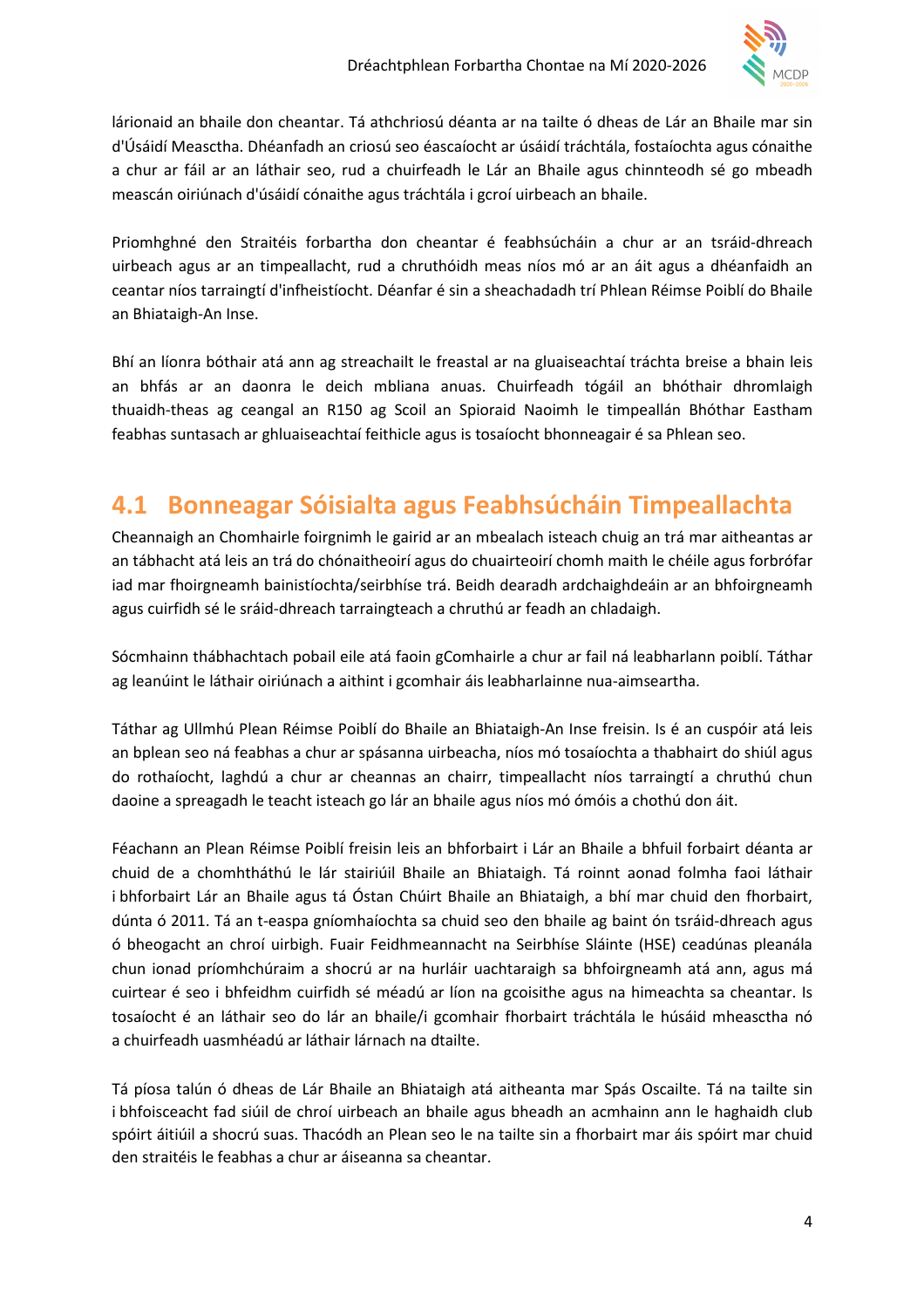

### 4.2 Fostaíocht

Tá bonn fostaíochta lag ag na lonnaíochtaí de bharr go rabhthas ag leathnú lonnaíochtaí gan aon fhorbairt ghiniúna fostaíochta a bheith ann. In 2016 ba é: Cóimheas an lucht saothair sa Mhí Thoir ná 0.16, an cóimheas ba lú a taifeadadh sa Chontae. Mar gheall ar a ghaire is atá an limistéar do Dhroichead Átha agus do Bhaile Átha Cliath, ba dhúshlán é fostóir mór a tharraingt ach tá deiseanna ann chun fiontair bheaga-mheánmhéide a tharraingt a d'fhéadfadh leas a bhaint as an bhfórsa oibre oilte agus as an gceangaltas a sholáthraíonn an limistéar chuig Baile Átha Cliath agus Droichead Átha. Bheadh fostaíocht mar sin sár-riachtanach chun an cóimheas post a fheabhsú agus lonnaíocht níos inbhuanaithe a chruthú agus rátaí suntasacha na comaitéireachta amach atá ag tarlú sa cheantar a iompú droim ar ais.

Tá suíomh fostaíochta straitéisí aitheanta ar na tailte in aice leis an stáisiún traenach san Inse chun na críche sin. Beidh áis pháirceála agus taistil mar chuid den fhorbairt ar na tailte sin sa todhchaí. Cuirfidh ainmniú shuíomh fostaíochta straitéisí ar chumas Fhoireann Forbartha Eacnamaíche na Comhairle straitéis mhargaíochta shuntasach a sheoladh.

#### 4.3 Gluaiseacht agus Nascacht

Tá brú suntasach curtha ag an méadú atá tagtha ar dhaonra na Mí Thoir le 20 bliain ar an mbonneagar iompair atá sa cheantar. Tá sé molta go ndéanfaí Staidéar Iompair don Mhí Thoir agus do Dheisceart Dhroichead Átha ionas go gcinnteofar go dtabharfar cur chuige iomlánaíoch d'fhás an cheantair amach anseo agus chun an infheistíocht bhonneagair a bhfuil gá léi a aithint chun an ghluaiseacht is éifeachtaí a chinntiú do dhaoine, d'fheithiclí agus d'earraí timpeall na Mí Thoir. Dhéanfaí é seo i gcomhairle leis an Údarás Náisiúnta Iompair agus le Comhairle Contae Lú.

Is príomhphíosa bonneagair é tógáil an bhóthair dhromlaigh thuaidh-theas ag ceangal an R150 ag Scoil an Spioraid Naoimh le timpeallán Bhóthar Eastham a chuirfidh feabhas suntasach ar ghluaiseachtaí feithicle sa cheantar. Nuair a bheidh an bóthar seo críochnaithe laghdóidh sé an brú tráchta ar Bhóthar an Chósta agus cuirfidh sé feabhas ar ghluaiseachtaí tráchta i lár an bhaile. Cuirfidh sé deiseanna ar fáil freisin chun feabhas a chur ar bhonneagar agus ar nascacht choisí agus rothaíochta sa cheantar agus cuirfidh sé rochtain ar fáil do thailte atá suite go lárnach agus atá criosaithe do lár an bhaile agus i gcomhair úsáidí fóillíochta.

Tacóidh an Chomhairle le feabhsúcháin ar an líonra coisí agus rothaíochta sa cheantar agus déanfaidh sí éascaíocht orthu, mar chuid de straiteis iompair inbhuanaithe an Phlean seo chun go mbeidh na modhanna iompair sin mar mhalairt inmharthana don charr.

Cé go ndéanann seirbhís bus agus iarnróid comaitéara freastal maith ar an gceantar, ní mór feabhas a chur ar na ceangail idir ceantair cónaithe agus Stáisiún Traenach na hInse. Tá tailte aitheanta mar sin i gcomhair áis Pháirceála agus Taistil in aice le Stáisiún Traenach na hInse. Dá gcuirfí an áis seo ar fáil spreagfadh sé daoine leis an tseirbhís iarnróid a úsáid agus chuirfeadh sé laghdú ar pháirceáil ar na sráideanna agus feabhas ar shruthanna agus ar chúrsaíocht tráchta in aice leis an stáisiún traenach. Aithníonn an Plean seo go bhféadfadh tionchar a bheith ag struchtúr praghais tháillí iarnróid, chomh maith le háiseanna páirceála ar rogha agus ar phatrúin taistil chomaitéirí. Tacaíonn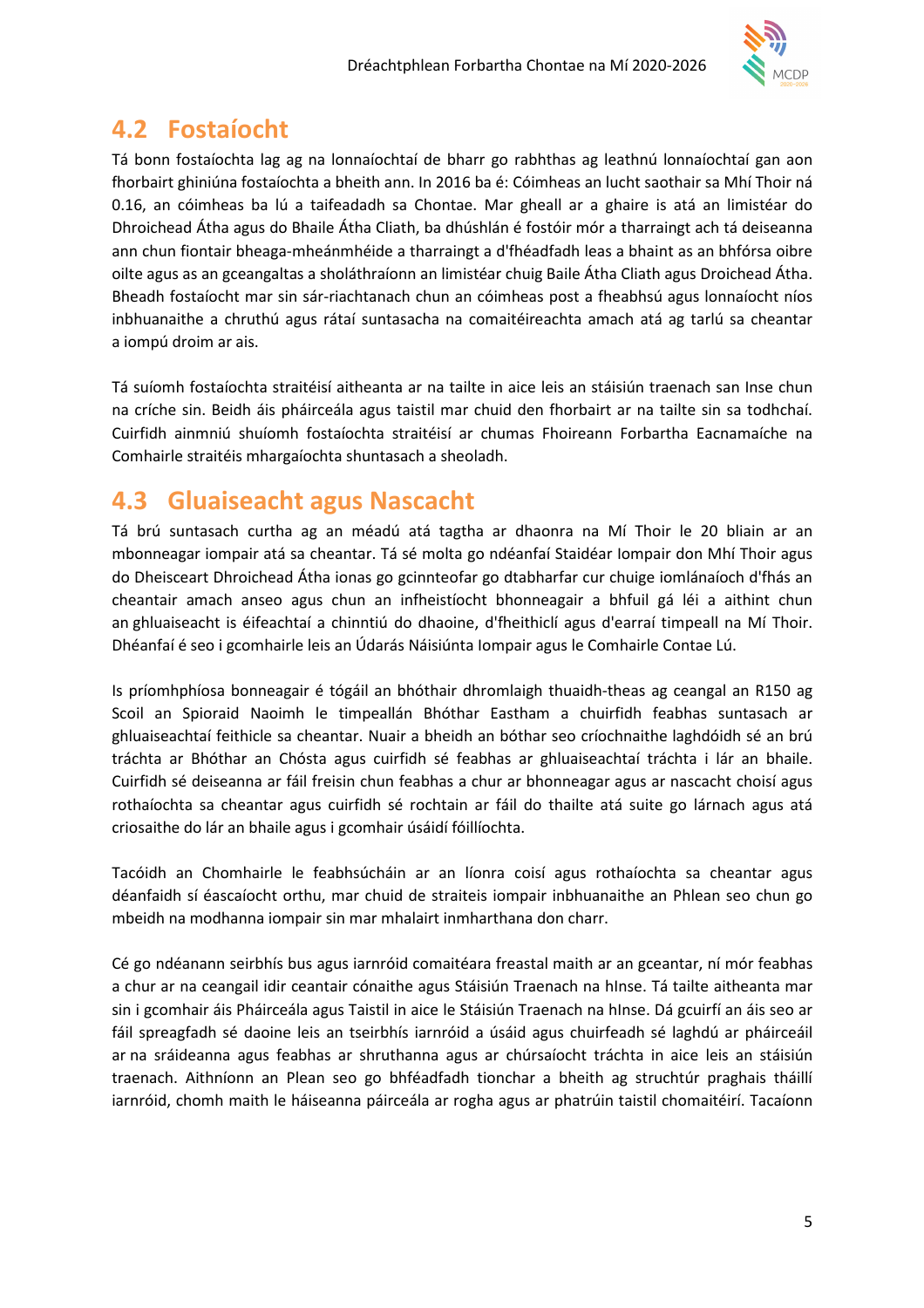

an Plean mar sin le hathbhreithniú a dhéanamh ar struchtúr praghais Chrios an Turais Ghearr agus molann sé Stáisiún Traenach na hInse a bheith mar chuid d'aon athbhreithniú a bheadh ag teacht.<sup>2</sup>

Chuirfeadh leictriú an líne bruachbhaile ó Mhullach Íde go Droichead Átha feabhas suntasach ar nascacht iarnróid sa Mhí Thoir, rud a chuirfeadh ardú ar mhinicíochtaí na seirbhísí agus ligfeadh sé le stáisiún traenach a thógáil freisin i mBaile an Bhiataigh mar chuid de na huasghráduithe sin. Ba mhór an buntáiste a bheadh ag an bpobal áitiúil dá mbeadh stáisiún traenach i mBaile an Bhiataigh. Chuirfeadh a ghaire do cheantair chónaithe feabhas ar rochtain ar sheirbhísí iarnróid do chomaitéirí agus spreagfadh sé modhanna níos inbhuanaithe iompair dá bharr sin. Tacaíonn an Plean seo le stáisiún traenach breise a chur ar fáil i mBaile an Bhiataigh.

#### 4.4 Máistirphleananna

Tá na tailte atá aitheanta mar 'MP 1' i nDomhnach Cairnigh faoi úinéireacht Chomhairle Chontae na Mí. Tá sé mar chuspóir leis an bPlean seo na tailte sin a fhorbairt mar thailte d'úsáidí cónaithe agus pobail. Táthar ag súil gur féidir suas le 30 aonad tithíochta sóisialta a sholáthar ar na tailte sin chomh maith le páirceanna imeartha agus áiseanna a bhaineann leo. Éileofar Máistirphlean a ullmhú do na tailte sin sula gcuirfear isteach aon iarratas pleanála chun uasmhéid ceangail agus tréscaoilteachta a chinntiú idir na húsáidí sin.

## 5.0 Beartais agus Cuspóirí Forbartha Baile

Mar phointe soiléireachta tá na Beartais agus na Cuspóirí atá leagtha amach thíos anuas orthu siúd atá sa Ráiteas Scríofa in Imleabhar a hAon den Phlean Forbartha Contae. Chun an t-athrá a sheachaint, ní athluaitear Beartais agus Cuspóirí ach amháin má tá ábharthacht ar leith ag baint leo maidir leis an lonnaíocht. Ba cheart na Beartais agus na Cuspóirí seo a léamh mar sin in éineacht leis na Beartais agus na Cuspóirí agus na Caighdeáin Forbartha in Imleabhar a hAon den Phlean Forbartha Contae.

#### Beartas

Is é beartas na Comhairle:

BIMD BEA 1 Fás inbhuanaithe lonnaíochtaí na hInse-Bhaile an Bhiataigh-Bhaile Uí Mhornáin Thoir agus Dhomhnach Cairnigh-Baile Uí Mhornáin de chuid na Mí Thoir a chur chun cinn trí dhíriú ar chomhdhlúthú agus ar áiseanna breise fostaíochta agus pobail a chur ar fáil a chruthódh pobal níos cothroime agus níos inbhuanaithe.

#### Cuspóirí

 $\overline{a}$ 

Is é cuspóir de chuid na Comhairle:

<sup>&</sup>lt;sup>2</sup> Féach sprioc GLU CUS 5 i gCaibidil 5 'Gluaiseacht' i gcomhair tuilleadh eolais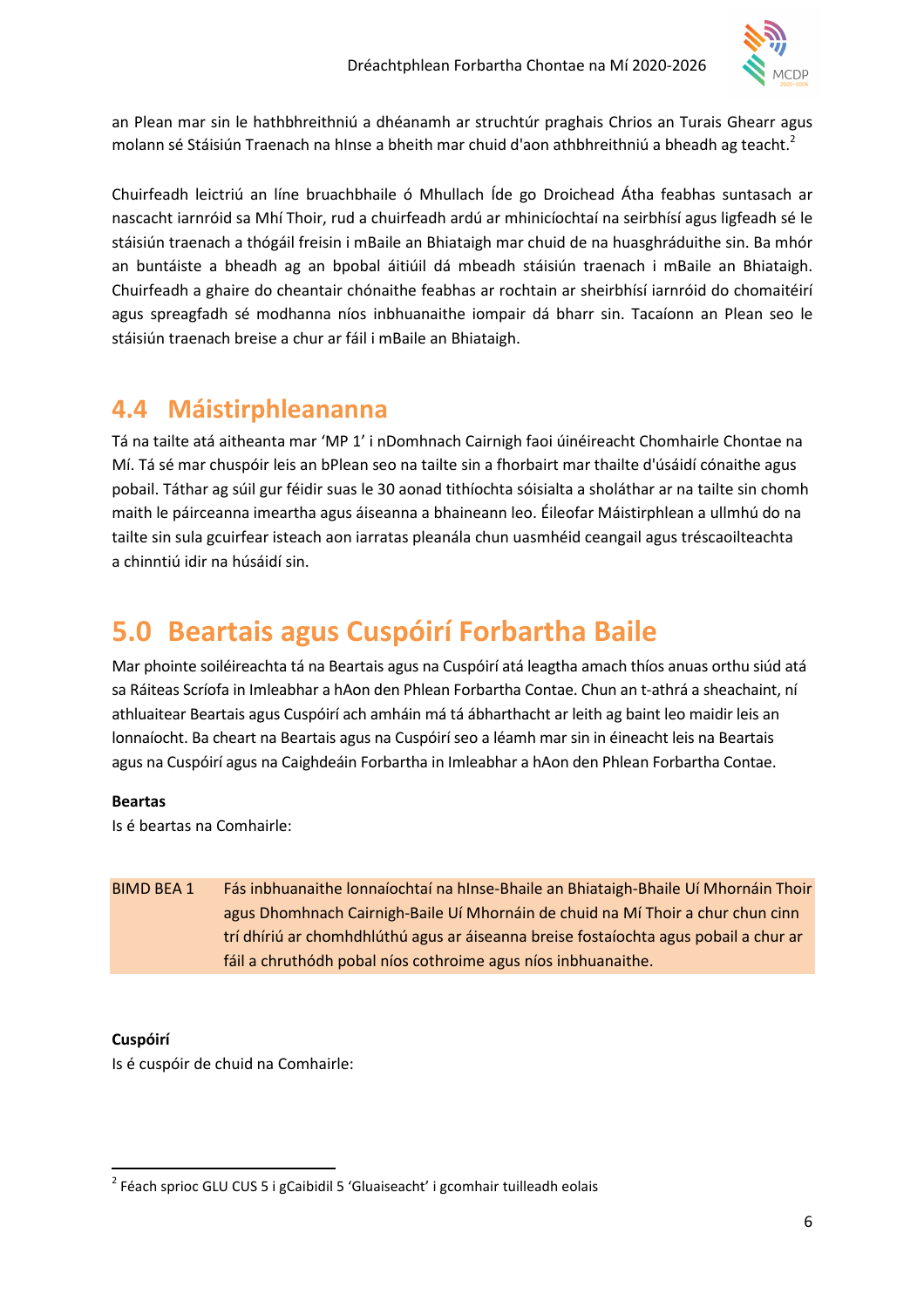

- BIMD CUS1 Feidhmiúchán na Croístraitéise den Phlean Forbartha Contae a dhaingniú, chomh fada agus is féidir é, trína chinntiú nach sárófar an leithdháileadh teaghlaigh don Mhí Thoir<sup>3</sup> mar atá leagtha amach i dTábla 2.11 den Chroístraitéis.
- BIMD CUS 2 Comhdhlúthú Bhaile an Bhiataigh-na hInse-Bhaile Uí Mhornáin Thoir agus Dhomhnach Cairnigh-Baile Uí Mhornáin a bhainistiú go cúramach chun comhtháthú na lonnaíochtaí a sheachaint.
- BIMD CUS 3 Tacú le húsáid as an nua a bhaint as aon réadmhaoin nó talamh atá folamh nó iad a athbheochan trí bhainistíocht talún ghníomhach a dhéanamh.
- BIMD CUS 4 Leanúint ag tacú leis an mBóthar Dromlaigh Thuaidh-Theas a sheachadadh chun Baile an Bhiataigh a cheangal leis An Inse.
- BIMD CUS 5 Éascaíocht a dhéanamh ar áis nua pháirceála carranna a chur ar fáil ag Stáisiún Traenach na hInse i gcomhar leis an Údarás Náisiúnta Iompair agus le hIarnród Éireann.
- BIMD CUS 6 Éascaíocht a dhéanamh ar stáisiún traenach a chur ar fáil i mBaile an Bhiataigh mar chuid d'oibreacha leathnaithe an DART go Droichead Átha tríd an leictriú atá beartaithe ag Iarnród Éireann a dhéanamh ar iarnród an Tuaiscirt.
- BIMD CUS 7 Tacú leis an ullmhúchán, i gcomhar le Comhairle Contae Lú, ar Staidéar Iompair a dhéanamh don Mhí Thoir agus do Dhroichead Átha Theas, a dhéanann measúnú ar acmhainn na mbóithre atá sa cheantar agus an bhonneagair siúil agus iompair phoiblí agus a aithníonn aon infheistíocht nár mhór a chur sa bhonneagar seo amach anseo chun fás agus forbairt inbhuanaithe an cheantair a chinntiú.
- BIMD CUS 7 Straitéis an Réimse Poiblí a chur i bhfeidhm do Bhaile an Bhiataigh agus don Inse.
- BIMD CUS 8 Tacú le foirgneamh ar ardchaighdeán ailtireachta i gcomhair áiseanna trá a dhearadh agus a thógáil ar an mbealach isteach go trá Bhaile an Bhiataigh rud a chuirfidh feabhas ar sholáthar áiseanna agus seirbhísí atá ar fáil ar an trá.
- BIMD CUS 9 Tacú le leabharlann a chur ar fáil a dhéanfaidh freastal ar cheantar uile na Mí Thoir, faoi réir mhaoiniú a bheith ar fáil.
- BIMD CUS 10 Soláthar a dhéanamh ar fhostaíocht tionscail, déantúsaíochta, dáileacháin, ollstórála, teicneolaíochta agus oifige bunaithe ar stíl campais ar an taobh thiar de stáisiún traenach na hInse. Déanfar forbairt ar mholtaí tionscnamh agus fostaíochta ag an am céanna le háiseanna páirceála agus taistil agus ar nascacht fheabhsaithe do choisithe idir an stáisiún traenach agus an lonnaíocht chónaithe níos faide ó thuaidh san Inse, é seo ar fad chun éascaíocht a dhéanamh ar phobal 'oibre beo' inbhuanaithe a fhorbairt.
- BIMD CUS 11 Tacú le suíomh Láir Bhaile an Bhiataigh a thabhairt chun críche agus é a chur chun cinn mar an phríomh earnáil miondíola agus tráchtála sa cheantar, agus soláthar miondíola níos áitiúla ar scála oiriúnach i nDomhnach Cairnigh-Baile Uí Mhornáin agus An Inse.

 $\overline{a}$ 

 $^3$  Baile an Bhiataigh-An Inse-Baile Uí Mhornáin Thoir-Domhnach Cairnigh-Baile Uí Mhornáin